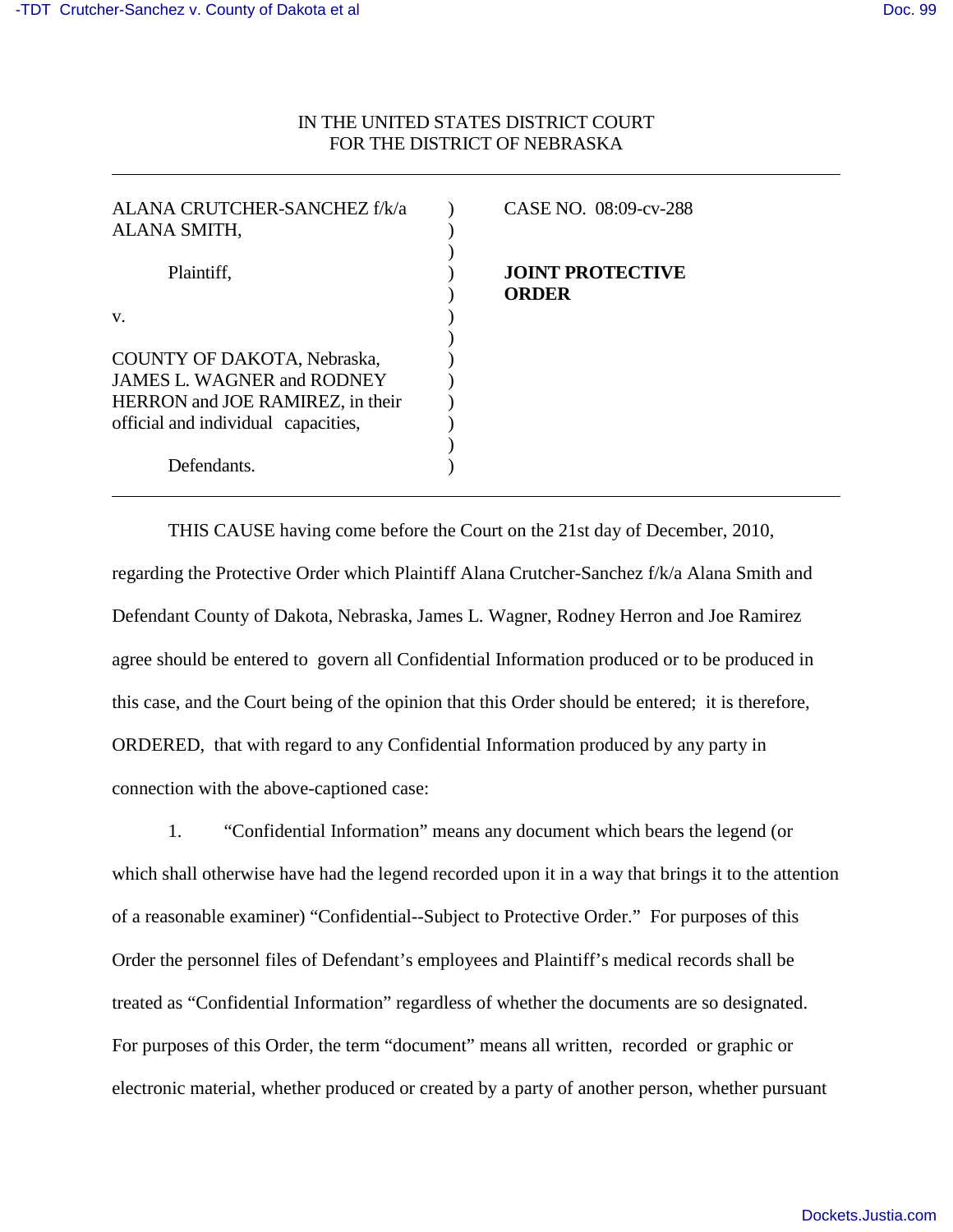to the Federal Rules of Civil Procedure, subpoena, by agreement, or otherwise. Interrogatory answers, responses to requests for admission, deposition transcripts and exhibits, extracts, correspondence, pleadings, motions, affidavits, and briefs that quote, summarize, or contain materials entitled to protection which may be accorded status as Confidential Information, but, to the extent feasible, shall be prepared in such a manner that the Confidential Information is bound separately from that not entitled to protection.

 2. In accordance with paragraph no. 1, above, the party providing Confidential Information must, at the time of production, mark or designate as "Confidential Information" such documents or discovery materials, or types or categories of such discovery materials, as the providing party believes are confidential. If a document is not marked confidential when initially produced, a party shall have up to fourteen (14) days from the date of initial production to so designate.

 3. A party receiving Confidential Information, may, within sixty (60) days of receiving such Information, provide written notice to the providing party that the receiving party denies that certain documents or other materials marked as Confidential Information, are entitled to such status and protection. To maintain Confidential Information status, the proponent of confidentiality shall, within thirty (30) days of receiving such written notice, apply to the Court for protection, showing by a preponderance of the evidence, that there is good cause for the documents or other materials to have such protection. Unless the receiving party provides written notice challenging Confidential Information status, as set forth above, all such Information, so marked, shall be deemed to be Confidential Information.

 4. The parties, including their counsel, shall not give, show or otherwise divulge any Confidential Information, including any copies, prints, negatives, or summaries or extracts

2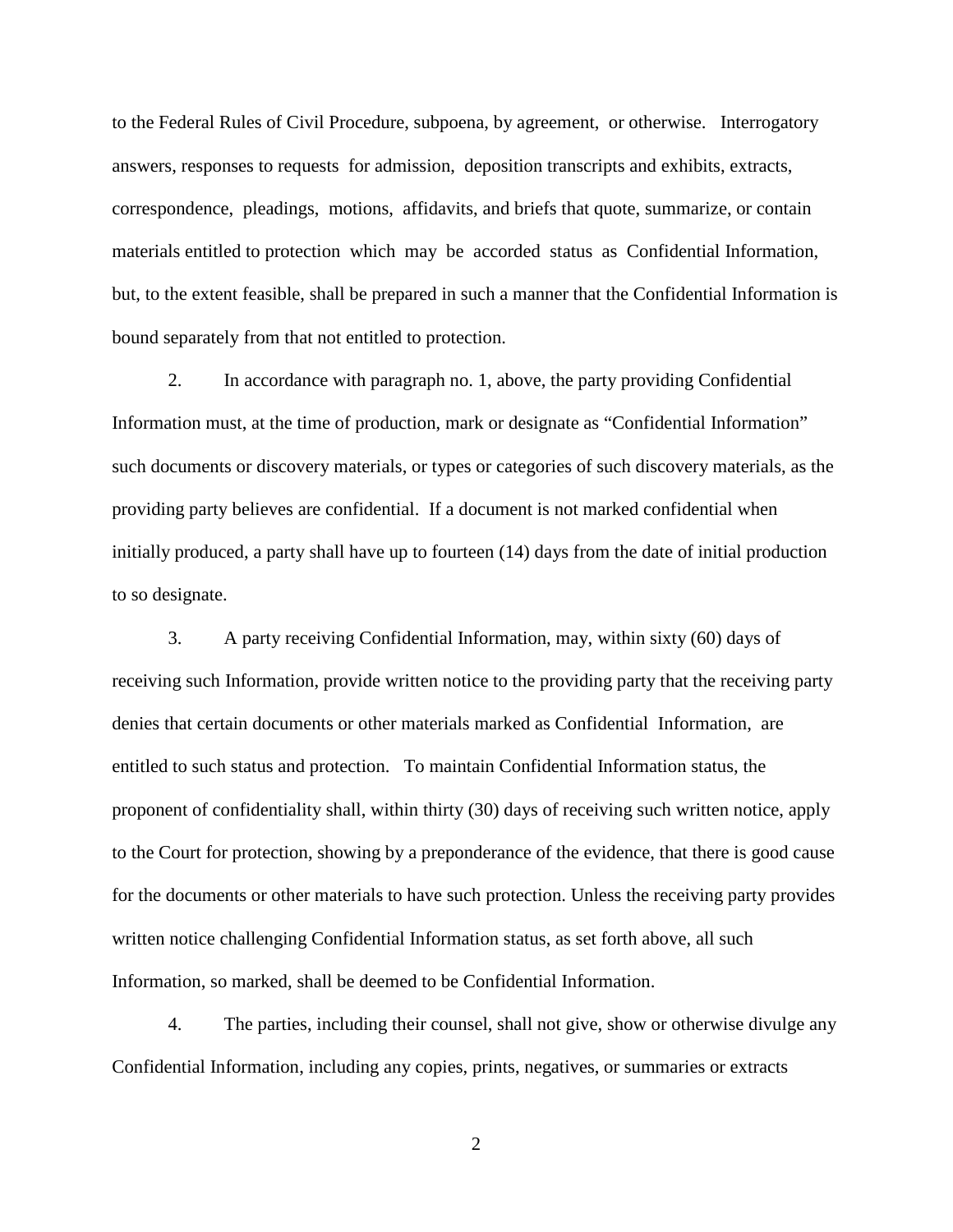thereof, or the contents thereof, to any entity or person except their employees, experts and consultants employed and retained by them or their counsel in connection with this specific action.

5. The experts and consultants of the parties to this action to which such Confidential Information is intended to be presented, shall first be presented with a copy of this Protective Order.

 6. Persons may be deposed regarding confidential documents of which they have knowledge. All transcripts of said depositions containing confidential documents shall be treated in accordance with this order.

 7. All transcripts, depositions, exhibits, pleadings or other documents made, taken or filed with the Court in connection with discovery or pre-trial proceedings which contain or otherwise set forth "Confidential Information" or any portion thereof, which has been previously designated as comprising or containing "Confidential Information," shall likewise be subject to this Protective Order. Any such transcripts, depositions, exhibits, pleadings or other such documents containing such "Confidential Information," which are filed with the Court shall follow the procedures set forth in NECivR 5.0.3 or 7.5, as necessary.

8. Within sixty (60) days after the conclusion of this litigation, any originals or copies of "Confidential Information," produced by the providing party, and copies, summaries and extracts thereof, shall be returned to the providing party except for those materials which are offered or received in evidence during a trial of this matter. Alternatively, a party may destroy those documents after consultation with the providing party, in which event such party shall provide the providing party with a letter stating that such party has complied with the provisions of this paragraph and has not retained any originals or copies of the Confidential Information.

3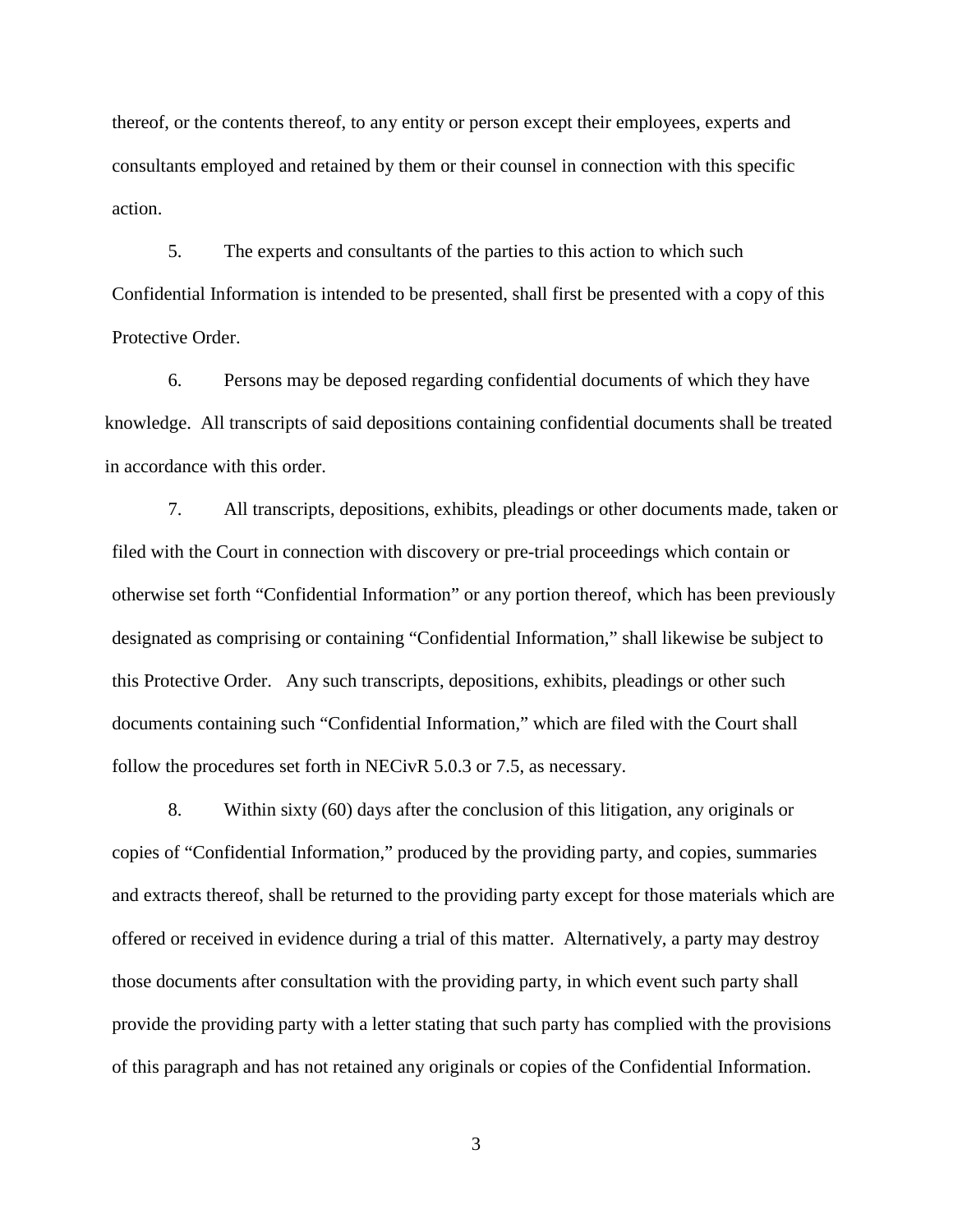9. The failure of any party to enforce at any time any provision of this Protective Order shall not be construed as a waiver of such provision, nor be construed in any way to affect the validity of this Protective Order or any part hereof or the right of any party thereafter to enforce each and every such provision. No waiver of any breach of this Protective Order shall be held to constitute a waiver of any other breach.

 10. In the event that any party or their counsel receives a subpoena, legal process, or court order seeking disclosure of any information designated as "Confidential Information," such person shall provide immediate notice to the providing party in a manner reasonably calculated to provide the providing party the opportunity to protect the confidentiality of the information involved.

## **IT IS SO ORDERED.**

**DATED this 22nd day of December, 2010.** 

#### **BY THE COURT:**

 s/ Thomas D. Thalken **United States Magistrate Judge**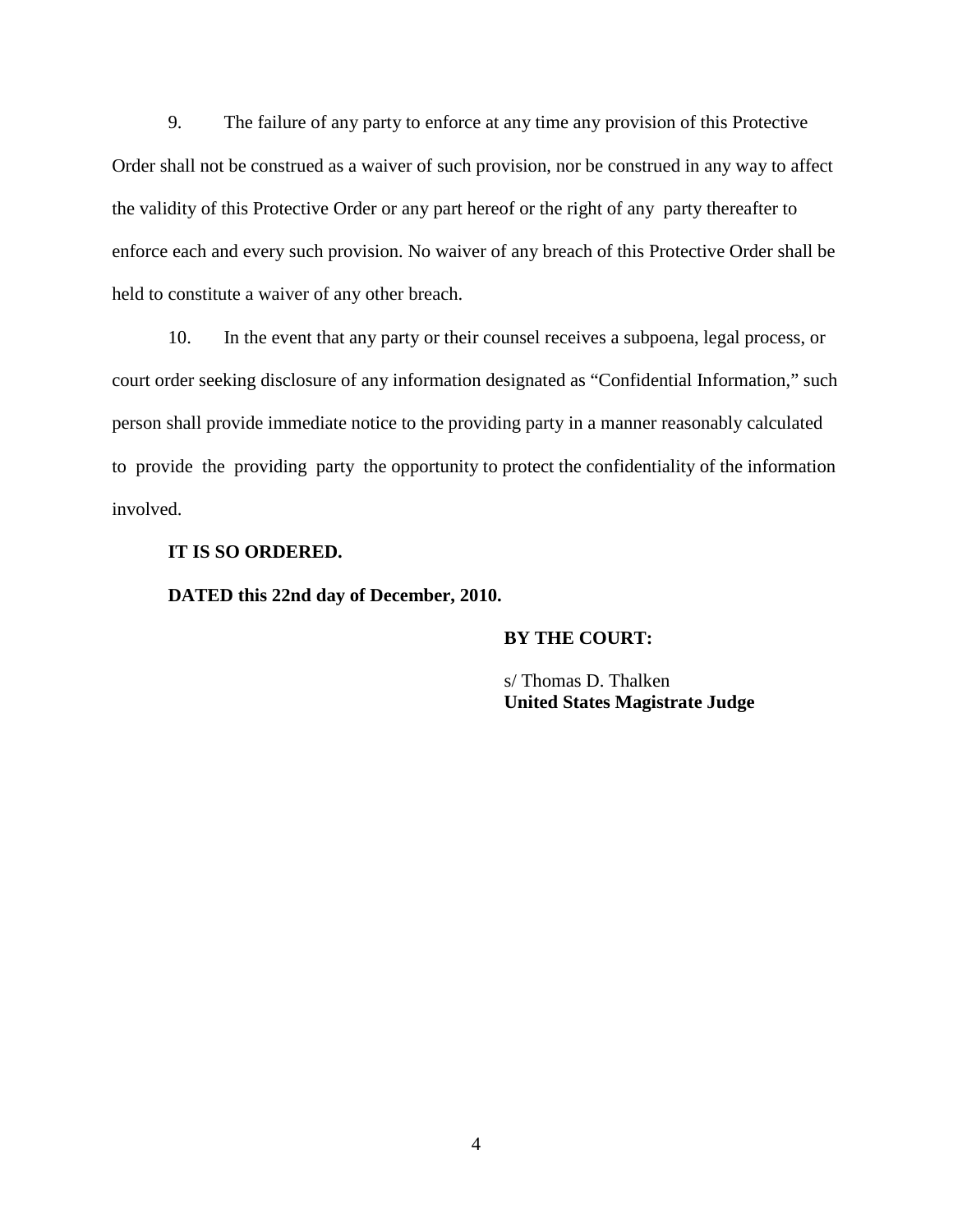### **STIPULATED AND APPROVED AS TO FORM:**

#### /s/ THOMAS J. DUFF

THOMAS J. DUFF DUFF LAW FIRM, P.L.C. The Griffin Building 319 Seventh Street, Suite 600 Des Moines, Iowa 50309-3826 Telephone: (515) 283-1111 Fax: (515) 282-0477 E-mail: [tom@tdufflaw.com](mailto:tom@tdufflaw.com)

 ROXANNE BARTON CONLIN ROXANNE CONLIN & ASSOCIATES, P.C. The Griffin Building 319 Seventh Street, Suite 600 Des Moines, Iowa 50309-3826 Telephone: (515) 283-1111 Fax: (515) 282-0477 E-mail: [roxlaw@aol.com](mailto:roxlaw@aol.com)

 THOMAS W. FOLEY BABICH, GOLDMAN, CASHATT & RENZO, P.C. 100 Court Avenue, Suite 403 Des Moines, Iowa 50309-2200 Telephone: 515-244-4300 Fax: 515-244-2650 E-mail: [tfoley@babichlaw.com](mailto:tfoley@babichlaw.com) 

# BRIAN E. BUCKMEIER

 701 Pierce Street, Suite 301 P.O. Box 5078 Sioux City, Iowa 51102-5078 (712) 252-2424 (712) 252-0202 facsimile [buckmeierb@buckmeierdaane.com](mailto:buckmeierb@buckmeierdaane.com)

 DEWEY P. SLOAN, JR. 38 Plymouth Street SW P.O. Box 501 Le Mars, Iowa 51031 (712) 546-1592 (712) 546-4284 Facsimile [kjc@deweysloanlaw.com](mailto:kjc@deweysloanlaw.com)

### ATTORNEYS FOR PLAINTIFF